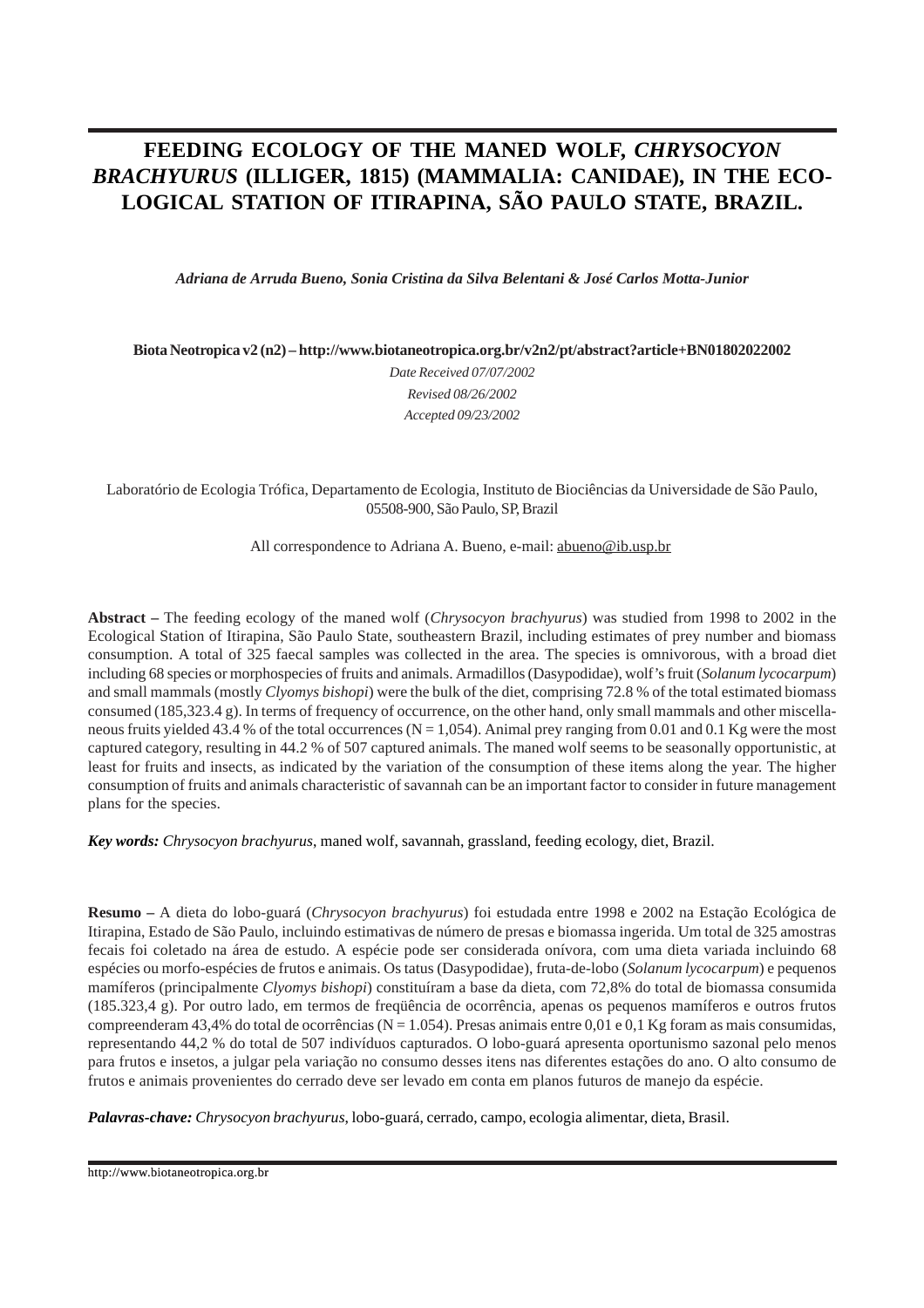## **Introduction**

The maned wolf (Fig. 1), *Chrysocyon brachyurus* (Illiger, 1815), is the largest (20 to 26 Kg) canid of the South American continent. It inhabits mostly savannah-like and grasslands habitats in central South America, including all Paraguay, north-eastern Argentina, north-western Uruguay, south-eastern Peru, large parts of central-east Bolivia and central-south Brazil (Langguth 1975, Dietz 1985, Mones & Olazarri 1990, Nowak 1999). The species is included in the IUCN Red List as a "lower risk – near threatened" species (Hilton-Taylor 2000) whereas in the Brazilian official list it is considered threatened (Bernardes et al. 1990).

The maned wolf is a solitary animal, except in the breeding season, being active mainly in the crepuscularnocturnal period. Its home range varies from 21.7 to 115.0 Km2 (Dietz 1984, 1985, Carvalho & Vasconcellos 1995, Rodrigues et al. 1998). It is omnivorous, consuming similar proportions of fruits, mostly wolf´s fruit (*Solanum lycocarpum*) and small vertebrates (Dietz 1984, Motta-Junior et al. 1996, Aragona & Setz 2001, Motta-Junior & Martins 2002, Jácomo 1999). Medel & Jaksic (1988) and Motta-Junior et al. (1996) pointed out that quantitative studies about the diet of the maned wolf are lacking. Only a few studies, dealing with minimum number of individuals, provided estimates of biomass ingested (e.g., Motta-Junior et al. 1996, Motta-Junior 2000).

The objective of the present study was to quantify the maned wolf´s diet as expressed by: frequency of occurrence as a percentage of total occurrences (Dietz 1984), the minimum number of consumed individuals (Emmons 1987), and the estimated biomass ingested (Emmons 1987, Motta-Junior et al. 1996). We also investigated if there was any seasonality in the consumption of major groups of food items. Additionally, aspects of prey size distribution and the importance of savannah-like habitats as a source of food for the maned wolf were considered.



*Figure 1. The maned wolf (*Chrysocyon brachyurus*). J. C. Motta-Junior.*

http://www.biotaneotropica.org.br

# **Material and Methods**

Fieldwork was conducted from January 1998 to May 2002 in the 2,300 ha Ecological Station of Itirapina (ESI, 22°15' S; 47°49' W) and adjacent areas, São Paulo State, Brazil. The climate is rainy/tropical, with two distinct seasons (Köppen´s Cwa). The mean annual rainfall is 1,388.7 mm, defining a wet season from October to March (105 to 311 mm monthly), and a dry season from April to September (18 to 85 mm) (RIPASA S/A Meteorological Office, Fazenda Seriema, Brotas, SP). The elevation ranges from 705 m to 750 m (SEMA 2000). The ESI protects one of the last remnants of natural cerrado (mostly as savannahs and grasslands) in São Paulo State. The vegetation includes grassland ("campo limpo"), grassland savannah ("campo sujo", see Fig. 2, and "campo cerrado"), and savannah ("cerrado") (see Coutinho 1978). Marshes and gallery forests are also found in the area (Mantovani 1987). Plantations of *Pinus* sp., *Eucalyptus* sp. and *Citrus* sp., besides pastures surround the ESI.



*Figure 2. Grassland savannah ("campo sujo") at ESI.*<sup>©</sup> *J. C. Motta-Junior.*

Roads and trails were walked and driven bimonthly from 1998 to July 1999 and once a month for the rest of the study period to search for faecal samples of maned wolf. The samples were then taken to the laboratory and washed in water through a fine (1 mm) mesh screen (Emmons 1987) or in a washing machine (e.g., Springer & Smith 1981, Uresk & Sharps 1986). Afterwards, they were oven-dried (at 50ºC) during 24-48 hours, stored, and later individually examined.

Remains of teeth, bones, fur, bills, feathers, scales, exoskeletons, and seeds were identified by comparison with a reference collection of the study site available at the Laboratório de Ecologia Trófica (Dep. Ecologia, IB/USP, São Paulo). Specialists from museum and herbaria collections were also consulted for the different groups of prey. The remains of body parts were used to count the minimum number of individual animals consumed (Emmons 1987). The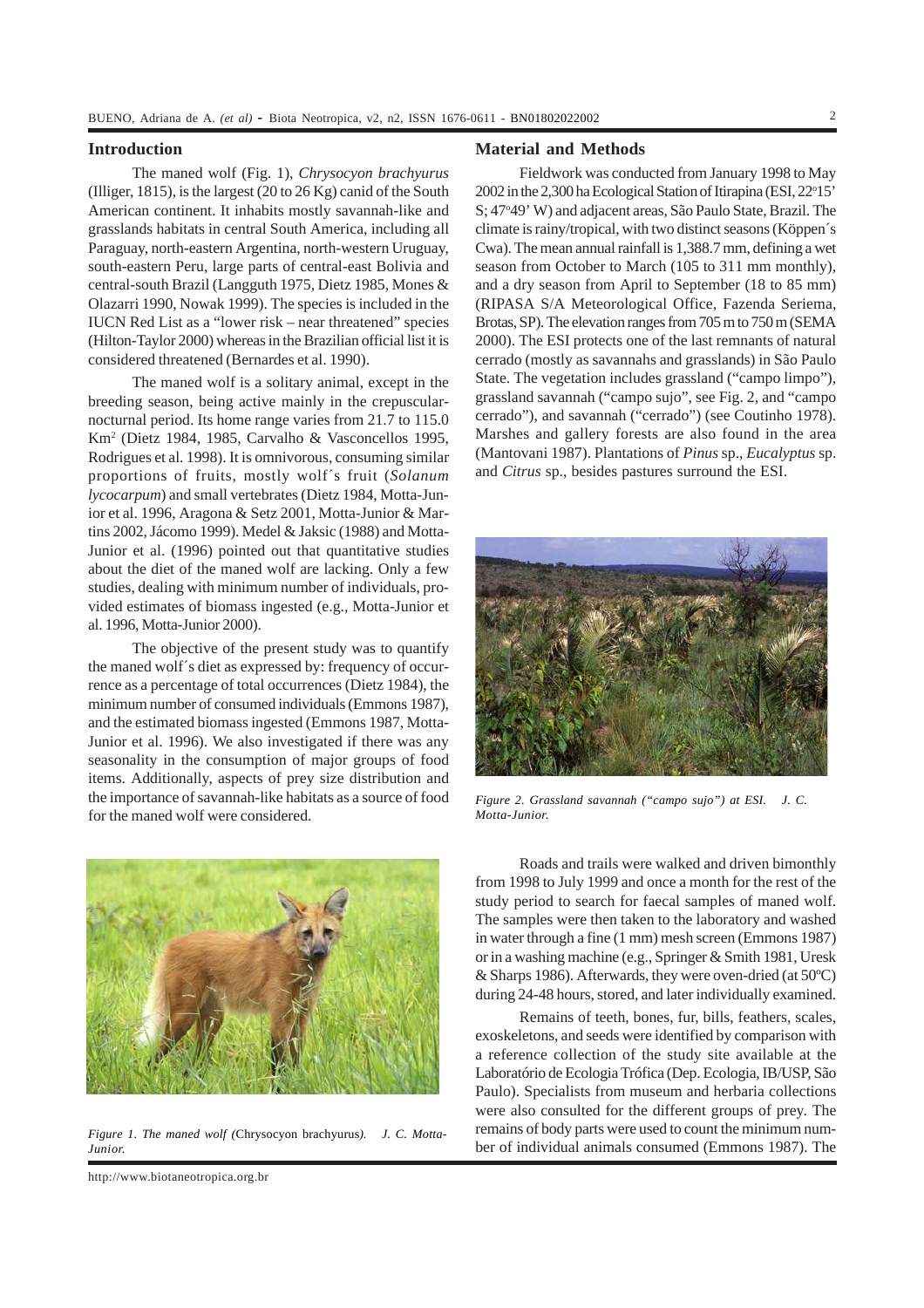prey biomass consumption was estimated by counting the number of individuals in the faeces and then multiplying this number by the mean body mass of each prey species at the study site (Emmons 1987, Motta-Junior et al. 1996). Body masses of snakes were estimated by the width of the larger ventral scales found in faeces, which was applied in a regression equation (see Appendix). We assumed complete ingestion of prey when teeth, claws and bones of all parts of the skeleton were found in the faeces, including larger prey as armadillos (Motta-Junior et al. 1996). The average number of seeds and mass per fruit species was compared with the number of seeds in faeces to estimate the number of fruits and their biomass ingested by the maned wolf (e.g., Castro et al. 1994). Prey and fruit mass was obtained in the field with spring scales (1 g). Chi-square goodness-of-fit tests were employed to test for seasonality in the consumption of major food items (see Dietz 1984).

The habitat of each plant and animal consumed was identified by personal observation or literature in order to evaluate the dependence of the maned wolf on savannah species (cf. Motta et al. 1996).

# **Results and Discussion**

Approximately two to four maned wolves, possibly two couples, were utilising the study area as part of their home ranges, as indicated by sightings and indirect evidence such as faeces and tracks during fieldwork.

A total of 325 faeces were collected (193 and 132 from the dry and wet seasons, respectively), yielding 1,054 occurrences of 68 identified prey and fruit items (see Appendix). We believe our sample is representative of the maned wolf´s diet in the study site, since 95% of all items were already found among the first 200 faeces. No new food item was added after the analysis of the 305th faeces.

Twenty-four (35.3%) items were plant material and 44 (64.7%) were animal material (see Appendix). By frequency of occurrence, the wolf consumed plant and animal items in similar proportions (49.3% and 50.7%, respectively; Table 1). Even though the sample portraits the diet of a few individuals, these results are in the range shown in other studies (Dietz 1984, Motta-Junior et al. 1996, Motta-Junior 2000, Aragona & Setz 2001), which also described a typically omnivorous diet for this canid. The most consumed items in our study (Table 1) were rodents (22.5%) and miscellaneous fruits (20.6%). In contrast, according to the biomass ingested, the most important items were armadillos (36.2%) and wolf´s fruits (19.6%) (Figs. 3 and 4, respectively) (Table 1). Although the most abundant armadillo species at ESI were *Cabassous unicinctus* and *Euphractus sexcinctus* (Bonato 2002), the maned wolf consumed mainly *Dasypus* spp. (see Appendix). It is possible that the low incidence of *C. unicinctus* in the wolf´s diet is due to its primarily diurnal habits (Bonato 2002) and its fast-digging ability (Redford



*Figure 3. The nine-banded armadillo (*Dasypus novemcinctus*). J. C. Motta-Junior.*



*Figure 4. The wolf's fruit (Solanum lycocarpum).© J. C. Motta-Junior.*

1994). The lack or low consumption of the diurnal-nocturnal *E. sexcinctus* (Bonato 2002) noted at ESI (this study) and reported for other areas (Motta-Junior et al. 1996, Motta-Junior 2000, Belentani 2001) may be explained by an escape strategy that includes mainly running and secondarily digging (Redford 1994). On the other hand, *Dasypus* spp. (Fig. 3) is commonly reported in the maned wolf's faeces, even though they were not frequently found at ESI (Bonato 2002), suggesting higher vulnerability to predation or selection by the wolf.

The maned wolf´s diet varied seasonally. While wolf´s fruit (c<sup>2</sup> = 23.3; p<0.001) and grass leaves (c<sup>2</sup> = 7.8; p<0.005) were consumed mainly during the dry season, other fruits  $(c^2 = 47.2; p<0.001)$  and insects/arthropods  $(c^2 = 6.9; p<0.01)$ were consumed mainly during the wet season (Fig. 5). Although the availability of food resources was not assessed in the study site, other researchers in Brazilian savannahs reported that fruits and insects are more abundant in the wet season (Dietz 1984, Motta-Junior 2000, Belentani 2001). Thus, the maned wolf appeared to feed opportunistically on these groups also in the study area. The maned wolf seemed to switch from the wolf´s fruits to other wild fruits, with fruit in general present in the diet along the whole year (Fig. 5). This fact was also reported by Motta-Junior (2000). The high consumption of grass leaves (12.0% of total oc-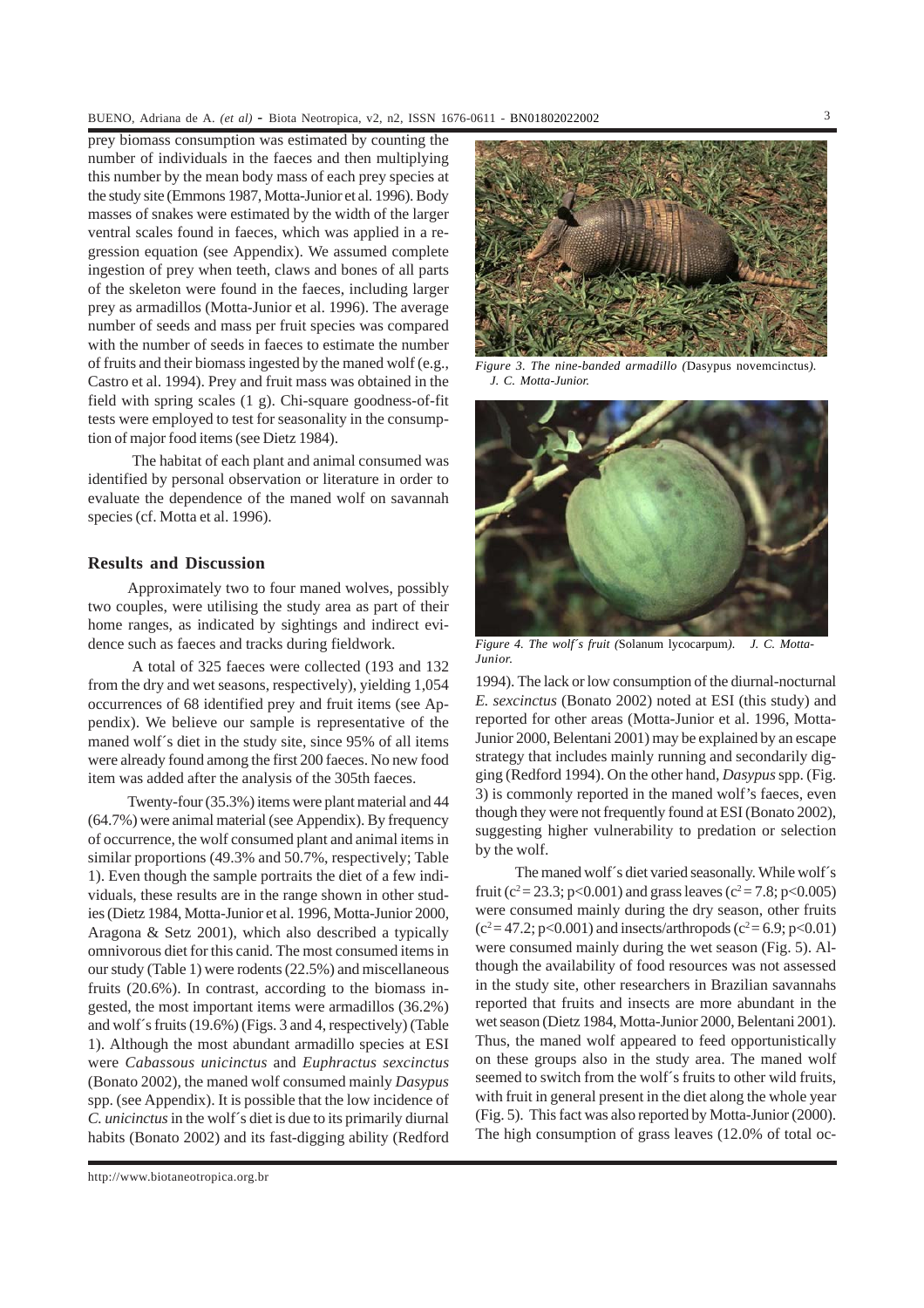currences), mainly during the dry season, may have a beneficial effect in the digestion process (Dietz 1984), though they were not significant in the biomass analysis (Table 1). All other items were consumed in similar proportion in both seasons (Fig. 5).

In spite of its large body size, the maned wolf consumed mainly small vertebrates between 0.01 and 0.1 kg (44.2% of a total number of 507 individuals), represented mostly by small mammals, which accounted for the bulk of the animal prey (Fig. 6A). This apparent preference for smaller prey could be a result of its solitary hunting strategy and/or due to the most common prey size found in the study site (J. A. Simonetti, pers. comm.). However, the most consumed rodent was *Clyomys bishopi* (277.3 g). This spiny rat (Fig. 7) is reported to be one of the most abundant small mammals in the ESI (Vieira 1997, A. A. Bueno & S. C. S. Belentani, unpublished data), and this may explain the high consumption. Predation on this species by wolves was lower in areas where it was less abundant (Carvalho 1976, Bueno & Motta-Junior, submitted). On the other hand, vertebrates, mostly armadillos, weighing between 1.0 and 10.0 kg yielded 59.0% from a total of 126,383.4 g (Fig. 6B). The high biomass proportion of armadillos in the maned wolf's diet has already been found in other studies (Motta-Junior et al. 1996, Belentani 2001, Bueno & Motta-Junior, submitted).

Savannah destruction due to farming practices seems to be one of the main causes for the decline of maned wolf populations (Dias 1994, Silva 1994). Road mortality may also be another important cause of non-natural death (Rodrigues et al. 1998), although this has not yet been systematically studied.

Considering only identified items, for which it was possible to determinate their habitats, the animal prey and fruits found in the faeces showed that grasslands and savannahs were the major source of food for this canid. regardless of the level of analysis (Table 2). Despite the use of areas with high degree of disturbance around the ESI, our results indicated that the wolves were foraging mainly in the savannah and grassland remnants. These findings



*Figure 5. Seasonality in the consumption of major food item groups in the maned wolf's diet by frequency of occurrence, Ecological Station of Itirapina, southeastern Brazil. Values are percentages from 656 occurrences in the dry season and 398 occurrences in the wet season.*

http://www.biotaneotropica.org.br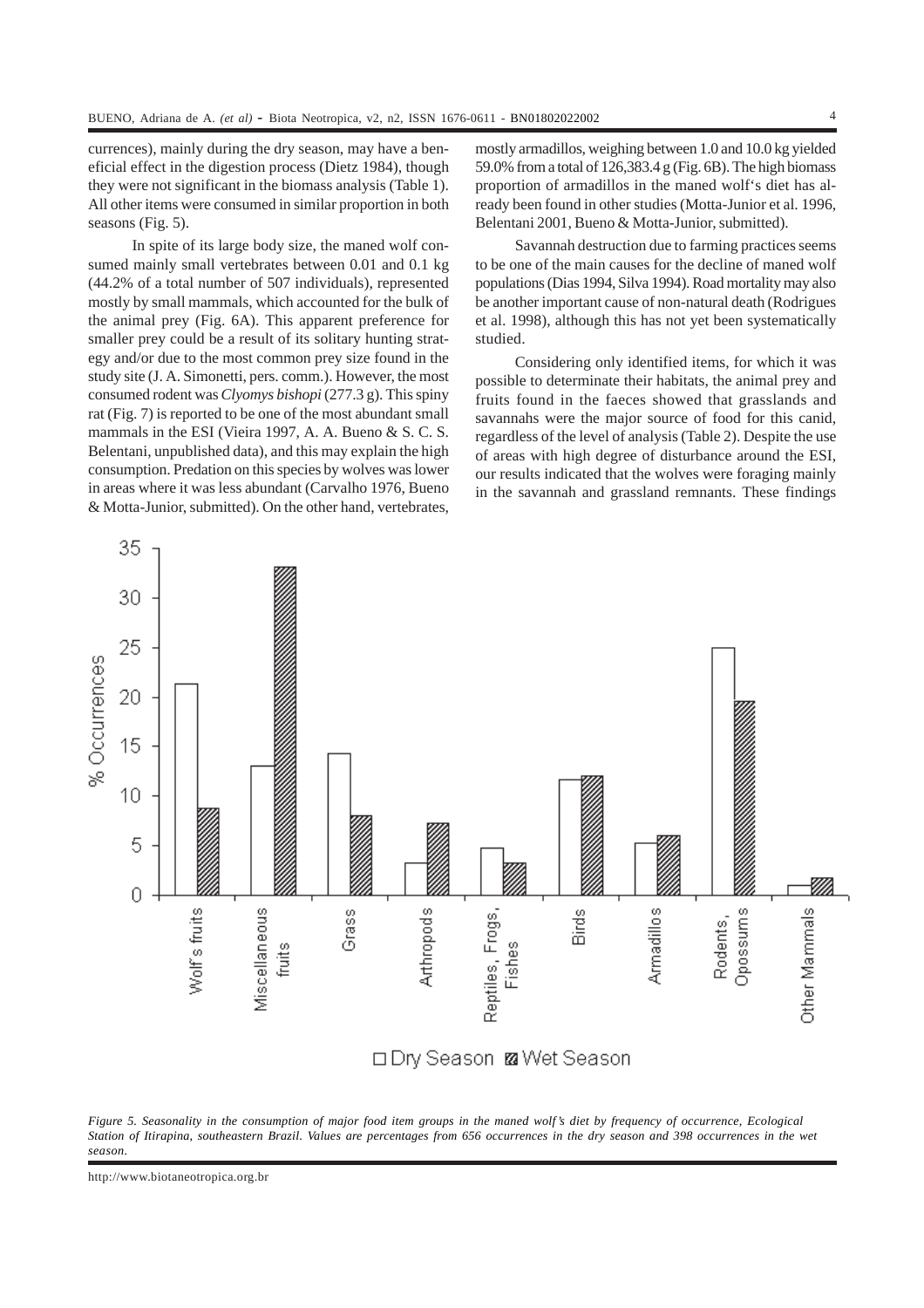| <b>Food items</b>                   | <b>Occurrence</b> | <b>Number</b> | <b>Biomass</b> |
|-------------------------------------|-------------------|---------------|----------------|
| Wol's fruit (Solarum lycocarpum)    | 16.6              |               | 19.6           |
| Miscellaneous fruits                | 20.6              |               | 12.1           |
| Grains                              | 0.1               |               | 廿              |
| Grasses and leaves                  | 12.0              |               | 0.1            |
| <b>Subtotal Plants</b>              | 49.3              |               | 31.8           |
| Insects and other arthropods        | 4.8               | 179           | 廿              |
| Fishes                              | 0.4               | 0.8           | 0.5            |
| Frogs                               | 0.3               | 06            | ш              |
| Snakes                              | 3.5               | 53            | 1.0            |
| Lizards                             | 0.2               | 0.4           | д              |
| <b>Birds</b>                        | 11.9              | 179           | 4.9            |
| Oposums                             | 0.3               | 0.4           | 0.8            |
| Annadillos                          | 5.5               | $\rm 8.1$     | 36.2           |
| Rodents                             | 22.5              | 45.8          | 16.2           |
| Rabbits                             | 1.0               | 1.8           | 4.5            |
| Other mammals                       | 0.3               | 0,6           | 4.0            |
| Subtotal Animals                    | 50.7              | 100.0         | 68.2           |
| Total (occurrence, number, hiomass) | 1,054             | 507           | 185,323.4      |

Note: tr -traces, values below 0.05%.

*Table 1. Occurrence, number of animal prey and biomass of major groups of food items in the diet of the maned wolf at ESI. Values are percentages. The number of individual fruits consumed was not considered here because of difficulties for comparisons with that of animals. The total value for biomass is in grams.*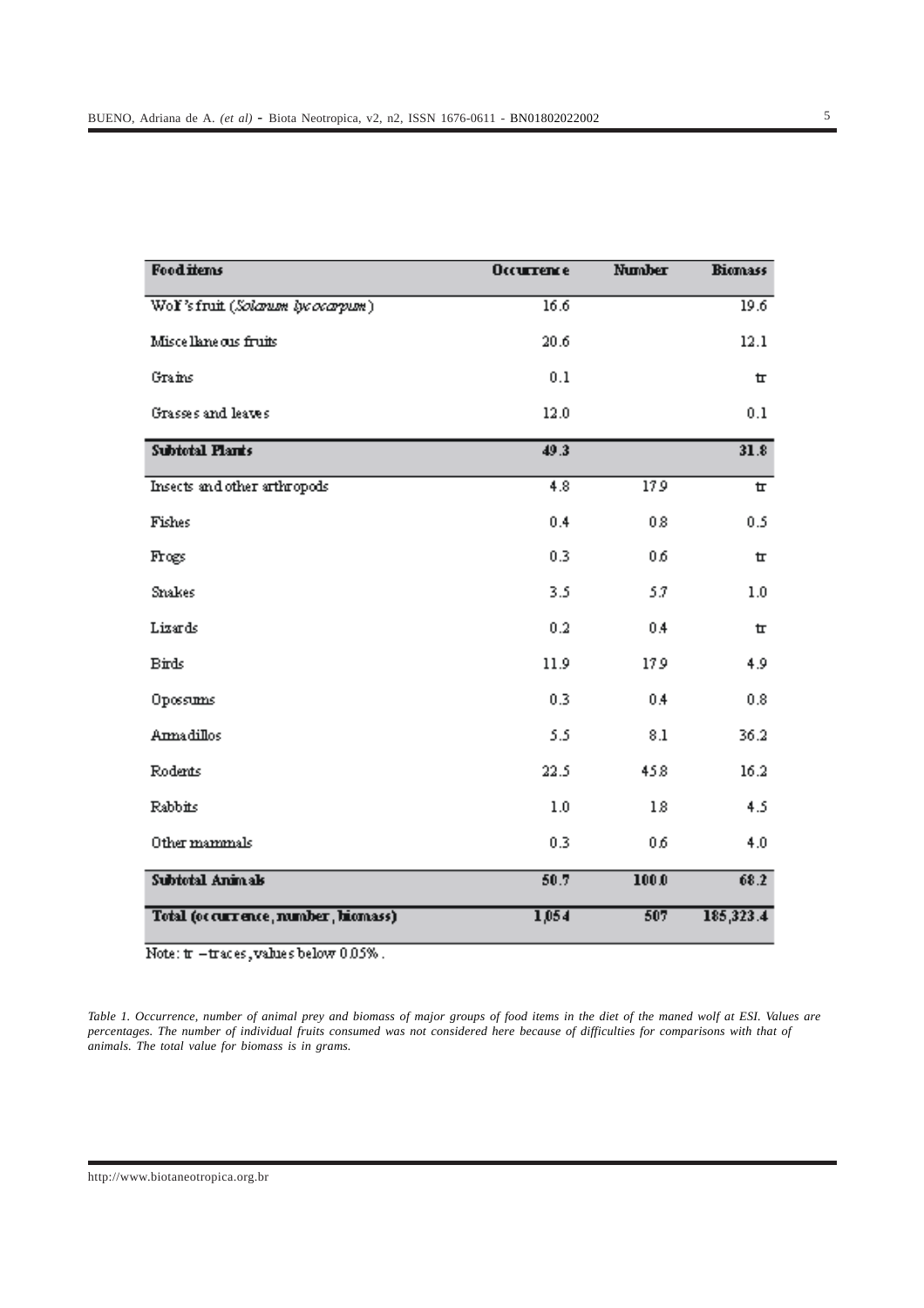

*Figure 6. Proportions of number of individuals (A) and biomass (B) of prey represented in faeces, as a function of prey body weight class, in the EIS, southeastern Brazil. Values are percentages from 507 prey individuals and 126,38 Kg of total animal biomass.*



*Figure 7. The spiny rat* Clyomys bishopi*. J. C. Motta-Junior.*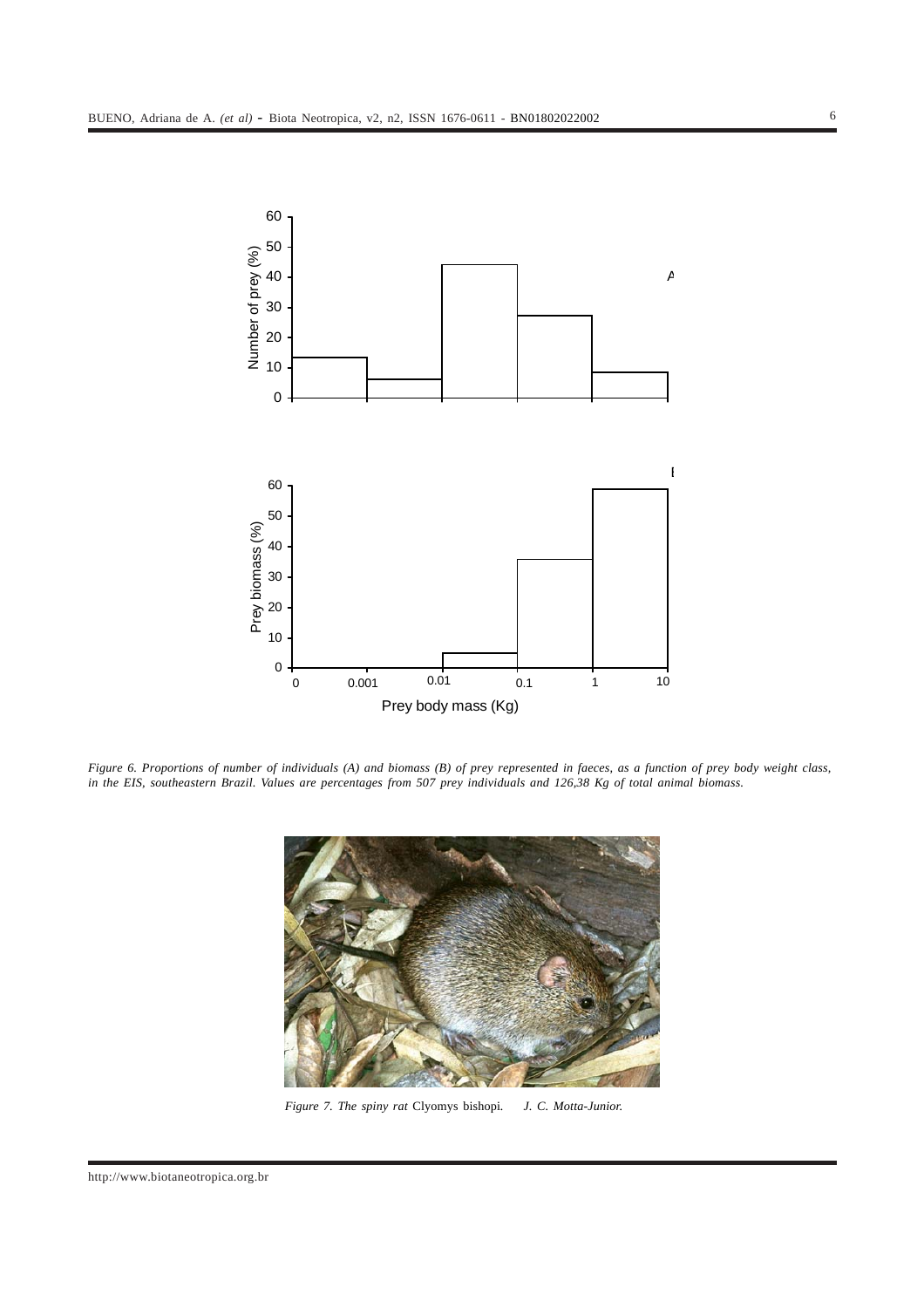BUENO, Adriana de A. *(et al)* - Biota Neotropica, v2, n2, ISSN 1676-0611 - BN01802022002 7

| Habitat                     | Number<br>of species | Occurrences  | Number of<br>ind ividuals | <b>Biomass</b>    |
|-----------------------------|----------------------|--------------|---------------------------|-------------------|
| Savannah and Grassland      | 24 (35.3)            | 506 (48.0)   | 214(42.2)                 | 80, 164.5 (43.3)  |
| Savannah and Gallery forest | 9(13.2)              | 122(11.6)    | 49 (9.7)                  | 76,428.9 (41.2)   |
| Disturbed                   | 5 (7.4)              | 44 (4.2)     | 13(2.6)                   | 1,456.7(0.8)      |
| Unknown                     | 30 (44.1)            | 382 (36.2)   | 230(45.4)                 | 27, 273.3 (14, 7) |
| <b>TOTAL</b>                | 68 (100.0)           | 1054 (100.0) | 507 (100.0)               | 185,323.4 (100.0) |

*Table 2. Distribution of prey and fruits found in faeces of the maned wolf by habitat. Data computed from Appendix. Values in parenthesis are percentages.*

are in accordance with those from studies in south-eastern and central Brazil (Motta-Junior et al. 1996, Belentani 2001, Bueno & Motta-Junior, submitted), emphasising the high value of savannah and grasslands for the survival of the maned wolf.

# **Acknowledgements**

We thank to Roberto M. Shimizu for reviewing an earlier version of the manuscript. Denise Zanchetta and Instituto Florestal de São Paulo provided facilities at the ESI. Alexandre Tozetti helped with collection of some faeces. Márcio R. C. Martins aided with identification of reptiles and Julio A. Lombardi identified some fruits. Alexandre Percequillo identified some small mammals. FAPESP (Process 00/12339-2) and CAPES provided financial support. This is the publication number 12 of the project "Ecology of the cerrados of Itirapina".

# **References**

- ARAGONA M. & SETZ, E.Z.F. 2001. Diet of the maned wolf, *Chrysocyon brachyurus* (Mammalia: Canidae), during wet and dry seasons at Ibitipoca State Park, Brazil. J. Zool. Lond. 254:131-136.
- BELENTANI, S.C.S. 2001. Ecologia alimentar do Lobo-guará, *Chrysocyon brachyurus* (Mammalia: Canidae), no Parque Florestal Salto e Ponte, município de Prata, MG. MSc. Dissertation, Universidade de São Paulo, São Paulo, SP.
- BERNARDES, A.T., MACHADO, A.B.M. & RYLANDS, A.B. 1990. Fauna brasileira ameaçada de extinção. Fundação Biodiversitas/IBAMA, Belo Horizonte.
- BONATO, V. 2002. Ecologia e história natural de tatus do cerrado de Itirapina, São Paulo (Xenarthra: Dasypodidae). MSc. Dissertation, Universidade Estadual de Campinas, São Paulo, SP.
- BUENO, A.A. & MOTTA-JUNIOR, J.C. (submitted). Quantitative studies on the diet of the maned wolf,

*Chrysocyon brachyurus* (Carnivora: Canidae), in Southeast Brazil. Rev. Biol. Trop.

- CARVALHO, C.T. 1976. Aspectos faunísticos do cerrado: o lobo-guará (Mammalia, Canidae). Bol. Téc. I. F., S. Paulo 21:1-18.
- CARVALHO, C.T. & VASCONCELLOS, L.E.M. 1995. Disease, food and reproduction of the maned wolf *Chrysocyon brachyurus* (Illiger) (Carnivora, Canidae) in southeast Brazil. Revta. Bras. Zool. 12(3):627-640.
- CASTRO, S.A., SILVA, S.I., MESERVE, P.L., GUTIERREZ, J.R., CONTRERAS, L.C. & JAKSIC, F.M. 1994. Frugivoría y dispersión de semillas de pimiento (*Schinus molle*) por el zorro culpeo (*Pseudalopex culpaeus*) en el Parque Nacional Fray Jorge (IV Región, Chile). Rev. Chil. Hist. Nat. 67:169-176.
- COUTINHO, L.M. 1978. O conceito de Cerrado. Rev. Bras. Bot. 1:17-23.
- DIAS, B. 1994. Conservação da natureza no cerrado brasileiro. In Cerrado: caracterização, ocupação e perspectivas (M. N. Pinto, Ed.). 2nd edn. Editora Universidade de Brasília, Brasília, p. 607-663.
- DIETZ, J.M. 1984. Ecology and social organization of the maned wolf (*Chrysocyon brachyurus*). Smithsonian Contrib. Zool. 392:1-51.
- DIETZ, J.M. 1985. *Chrysocyon brachyurus*. Mammalian Species 234:1-4.
- EISENBERG, J.F. & REDFORD, K.H. 1999. Mammals of the Neotropics. The central neotropics. v. 3. University of Chicago Press, Chicago.
- EMMONS, L.H. 1987. Comparative feeding ecology of felids in a neotropical rainforest. Behav. Ecol. Sociobiol. 20:271-283.
- HILTON-TAYLOR, C. (compiler) 2000. 2000 IUCN Red List

<http://www.biotaneotropica.org.br>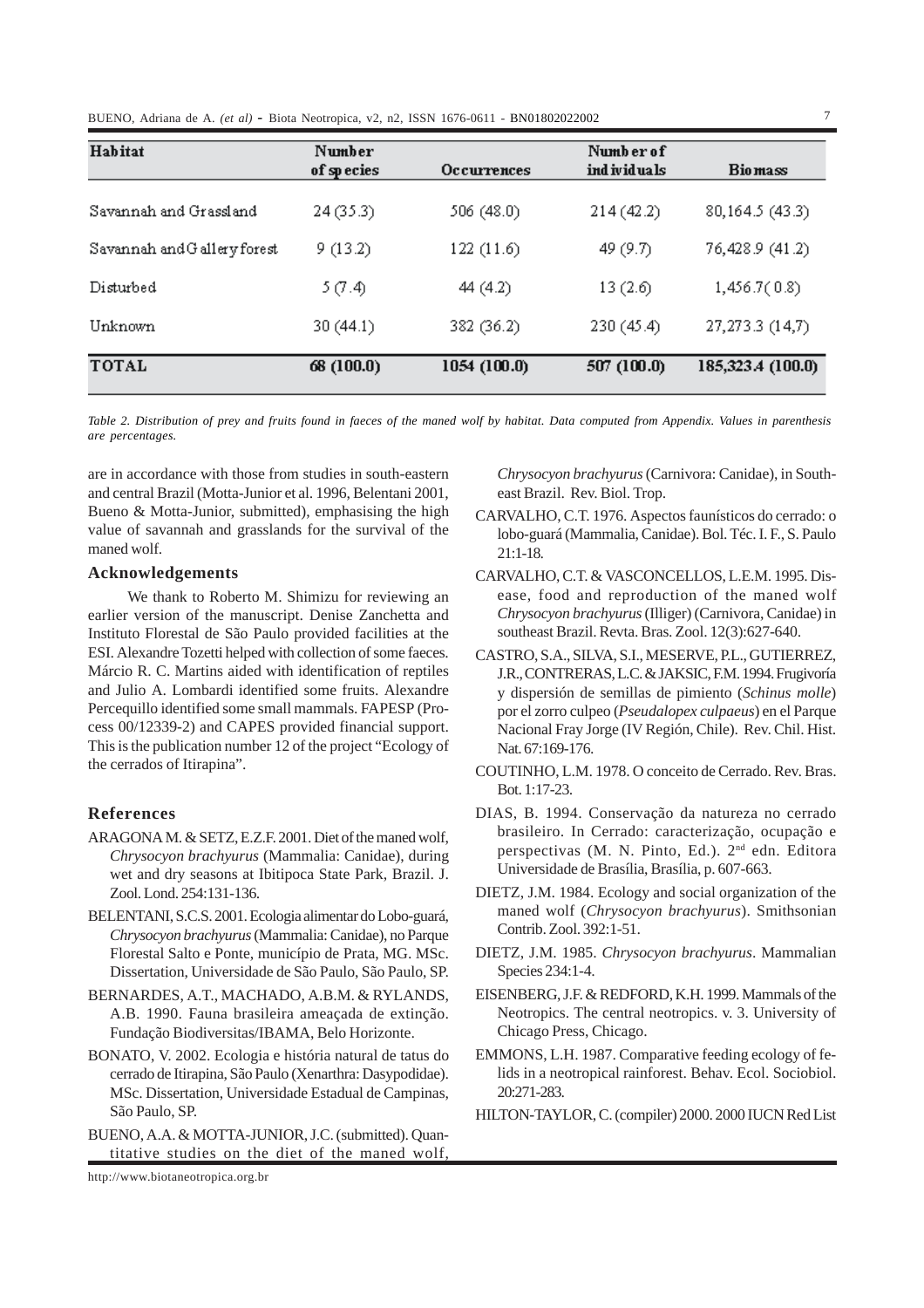of Threatened Species. IUCN, Gland, Switzerland and Cambridge, UK.

- JÁCOMO, A. T. A. 1999. *Nicho alimentar do lobo-guará (Chrysocyon brachyurus Illiger, 1811) no Parque Nacional das Emas - GO*. MSc. thesis, Universidade Federal de Goiás, Goiania, Brazil.
- LANGGUTH, A. 1975. Ecology and evolution in the South American canids. In The wild canids: their systematics, behavioral ecology and evolution (M.W. Fox, ed.). Van Nostrand Reinhold Co, New York, p.192-206.
- MANTOVANI, W. 1987. Análise florística e fitossociológica do estrato herbáceo-subarbustivo do cerrado na reserva biológica de Guaçu e Itirapina. PhD. Thesis, Universidade Estadual de Campinas, Campinas, SP.
- MEDEL, R.G. & JAKSIC, F.M. 1988. Ecología de los cánidos sudamericanos: una revisión. Rev. Chil. Hist. Nat. 61:67- 79.
- MENDONÇA, R.C., FELFILI, J.M., WALTER, B.M.I., SILVA JUNIOR, M.C.S., REZENDE, A.V., FILGUEIRAS, T.S & NOGUEIRA, P.E. 1998. Flora vascular do cerrado. In Cerrado: ambiente e flora (S.M. Sano, & S. P. Almeida, eds.). EMBRAPA, Planaltina, p. 289-556.
- MONES, A. & OLAZARRI, J. 1990. Confirmación de la existencia de *Chrysocyon brachyurus* (Illiger) en el Uruguay (Mammalia: Carnivora: Canidae). Comunicaciones Zoológicas del Museo de Historia Natural de Montevideo 174(7):1-6.
- MOTTA JUNIOR, J.C. 2000. Variação temporal e seleção de presas na dieta do lobo-guará, *Chrysocyon brachyurus* (Mammalia: Canidae), na Estação Ecológica de Jataí, Luiz Antônio, SP. In Estudos integrados em ecossistemas. Estação Ecológica de Jataí (J.E. Santos & J.S.R. Pires, eds.). v.1. Rima Editora. São Carlos, p.331-346.
- MOTTA-JUNIOR, J.C. & MARTINS, K. 2002. The frugivorous diet of the maned wolf, *Chrysocyon brachyurus,* in Brazil: ecology and conservation**.** In Seed Dispersal and Frugivory: Ecology, Evolution and Conservation (D. J. Levey, W. R Silva & M. Galetti, eds.). CABI Publishing, Wallingford, Oxfordshire, p.291-303.
- MOTTA-JUNIOR, J.C., TALAMONI, S.A., LOMBARDI, J.A. & SIMOKOMAKI, K. 1996. Diet of the maned wolf, *Chrysocyon brachyurus*, in central Brazil. J. Zool., Lond. 240:277-284.
- NOWAK, R.M. 1999. Walker's mammals of the world. v.2. 6<sup>th</sup> edition. The John Hopkins University Press, Baltimore and London.
- REDFORD, K.H. 1994. The Edentates of the Cerrado. Edentata 1(1):4-10.
- RODRIGUES, F.H.G., HASS, A., LACERDA, A.C.R. & GRANDO, R.L.S.C. 1998. Biologia e conservação do lobo-guará na Estação Ecológica de Águas Emendadas, Anais do Seminário "Pesquisa em Unidades de Conservação" 1:28-42.
- SÃO PAULO 1994. IF Série Registros Instituto Florestal, São Paulo. Ed. Especial, no. 12.
- SEMA (SECRETARIA DE ESTADO DO MEIO AMBIENTE) 2000. Atlas das unidades de conservação ambiental do Estado de São Paulo. São Paulo: Secretaria de Estado do Meio Ambiente.
- SILVA, J.A.S. 1994. Lobo-guará. In Livro vermelho dos mamíferos brasileiros ameaçados de extinção. (G.A.B. Fonseca, A.B., Rylands, C.R.M. Costa, R.B. Machado, & Y.L.R. Leite, eds.). Fundação Biodiversitas, Belo Horizonte, p.281-288.
- SPRINGER, J.T. & SMITH, J.S. 1981. Summer food habits of coyotes in Central Wyoming. Great Basin Naturalist 41(4):449-456.
- URESK, D. & SHARPS, J.C. 1986. Denning habitat and diet of the swift fox in Western South Dakota. Great Basin Naturalist 46(2):249-253.
- VIEIRA, M.V. 1997. Dynamics of a rodent assemblage in a cerrado of southeast Brazil. Rev. Brasil. Biol. 57(1):99- 107.

**APPENDIX.** List of plant and animal items found in the maned wolf's diet at ESI. Numerical data are respectively mean weight (g) of one fruit or individual animal in parentheses; occurrence; number of individual prey for animals; estimated biomass (g) in brackets; and preferred habitat. Abbreviations for habitat: SG - savannah and grassland, FS - gallery forest and savannah/grassland, DT - disturbed, UN - unknown.

# **Fruits**

*Alibertia* sp.a - (6.9); 6; [421.5]; SG *Anacardium* cf. *humile* - (30.0); 1; [30.0]; SG *Andira* cf. *humilis*- (20.0); 1; [20.0]; SG *Annona* cf. *crassiflora*<sup>a</sup> - (1,021.0); 1; [263.6]; SG *Annona* sp. - (136.4); 15; [821.0]; UN *Bromelia anthiacantha* - (19.0); 30; [3,081.8]; SG *Campomanesia pubescens*<sup>a</sup> - (2.0); 62; [666.0]; SG *Citrus* sp.a - (128.5); 25; [9,137.5]; DT *Couepia* cf. *grandiflora*<sup>a</sup> - (13.2); 1; [48.0]; FS *Duguetia furfuracea*<sup>a</sup> - (75.8); 4; [65.5]; SG *Mangifera indica* - (200.0); 1; [200.0]; DT *Melancium campestre*<sup>a</sup> - (65.4); 4; [19.4]; SG *Psidium guajava* - (46.3); 11; [817.6]; FS *Psidium* cf. *cinereum* - (4.8); 20; [3,137.8]; SG *Peritassa campestris* - (18.3); 10; [1,466.8]; SG